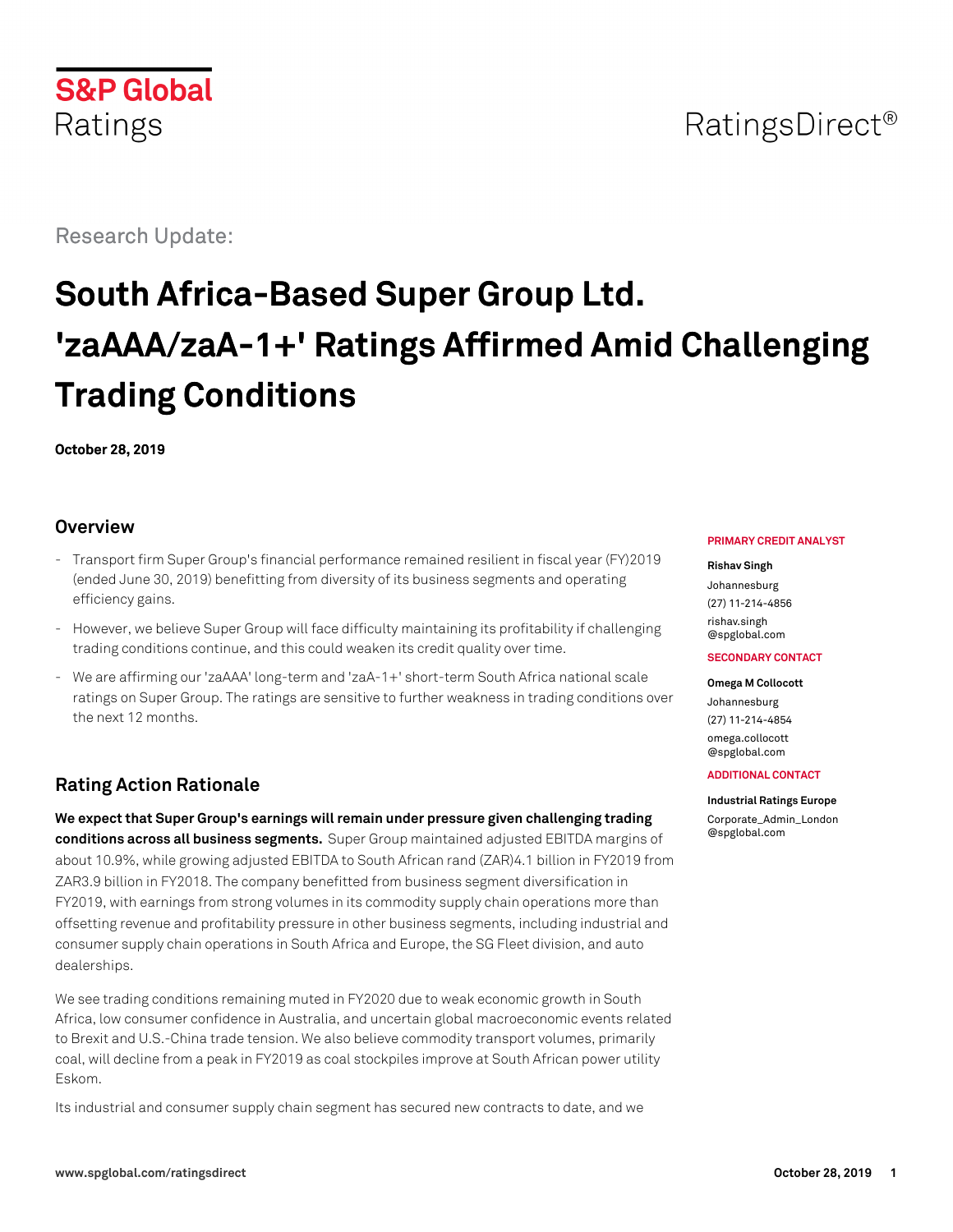believe there is potential to win more customers owing to competitor weakness, but we believe profitability in its Supply Chain Africa division will remain constrained by tight consumer spending and weak growth in South Africa, which will lead to tighter margins across the supply chain. The Supply Chain Europe division continues to face several issues, related to emissions testing standards and U.S.-China trade wars, which reduced production in the German automotive sector.

We expect that poor consumer sentiment and tough retail conditions in Australia will weigh on demand for new or renewed lease contracts at SG Fleet. We also expect it will be impacted by a change to regulation in Australia, which spreads insurance product revenue across the life of the lease, rather than being realized up front.

The South African Dealerships segment is likely to face further revenue declines because of macroeconomic weakness and falling new car sales in South Africa. Although the business managed costs well to maintain its profitability in FY2019, we believe declining sales volumes will inevitably weigh on profitability. The U.K. Dealerships segment will continue to be affected by emissions standards testing and Brexit uncertainty, albeit we expect performance to remain resilient thanks to its brands being in demand.

**We forecast that Super Group will maintain funds from operations (FFO) to debt marginally above 45% on average, with growth from bolt-on acquisitions.** Super Group has maintained S&P Global Ratings-adjusted FFO to debt above 45% over the past three years. Our forecast reflects our expectation that, despite macroeconomic challenges in South Africa, depressed consumer sentiment in Australia, and Brexit-related uncertainties, the company will keep positive free operating cash flow (FOCF) before acquisitions, which supports credit metrics remaining commensurate with the 'zaAAA' rating.

We believe Super Group will continue its selective acquisition strategy of buying entities that can be bolted on to existing business segments. Although the uncertain magnitude and timing of any acquisitions means that we do not factor them into our forecasts, we anticipate that the company's acquisitive strategy will help improve its earnings diversification and will be the main growth driver.

We anticipate that Super Group will prioritize allocation of excess FOCF toward organic growth and bolt-on acquisitions, before considering opportunistic purchases of SG Fleet or Super Group shares.

**We could lower our rating on Super Group in the next 12 months.** Intense competition, adverse business conditions, or unexpected operational issues that leads to a downward revision of its business profile, sustained deterioration of credit metrics, or weaker liquidity could lead us to lower the rating.

Although we forecast FFO to debt will weaken to 40%-45% in FY2020, we anticipate Super Group will maintain this core metric above 45% on average, alongside adequate liquidity. However, weaker-than-anticipated operating conditions could arise over the next 12 months, which could result in deterioration of Super Group's business and financial profiles. As a result, we believe there is a one-in-three chance that we could lower our rating on Super Group in the next 12 months.

We could lower the rating if weak operating conditions result in a material decline in profitability or margins, or if S&P Global Ratings-adjusted FFO to debt falls sustainably below 45%. We could also lower the rating if Super Group's acquisitive strategy or opportunistic share repurchases lead to weaker credit metrics without tangible prospects for recovery. This could also happen if, for example, greater-than-expected capital expenditure (capex) associated with an acquired company led to negative FOCF for more than 12 months.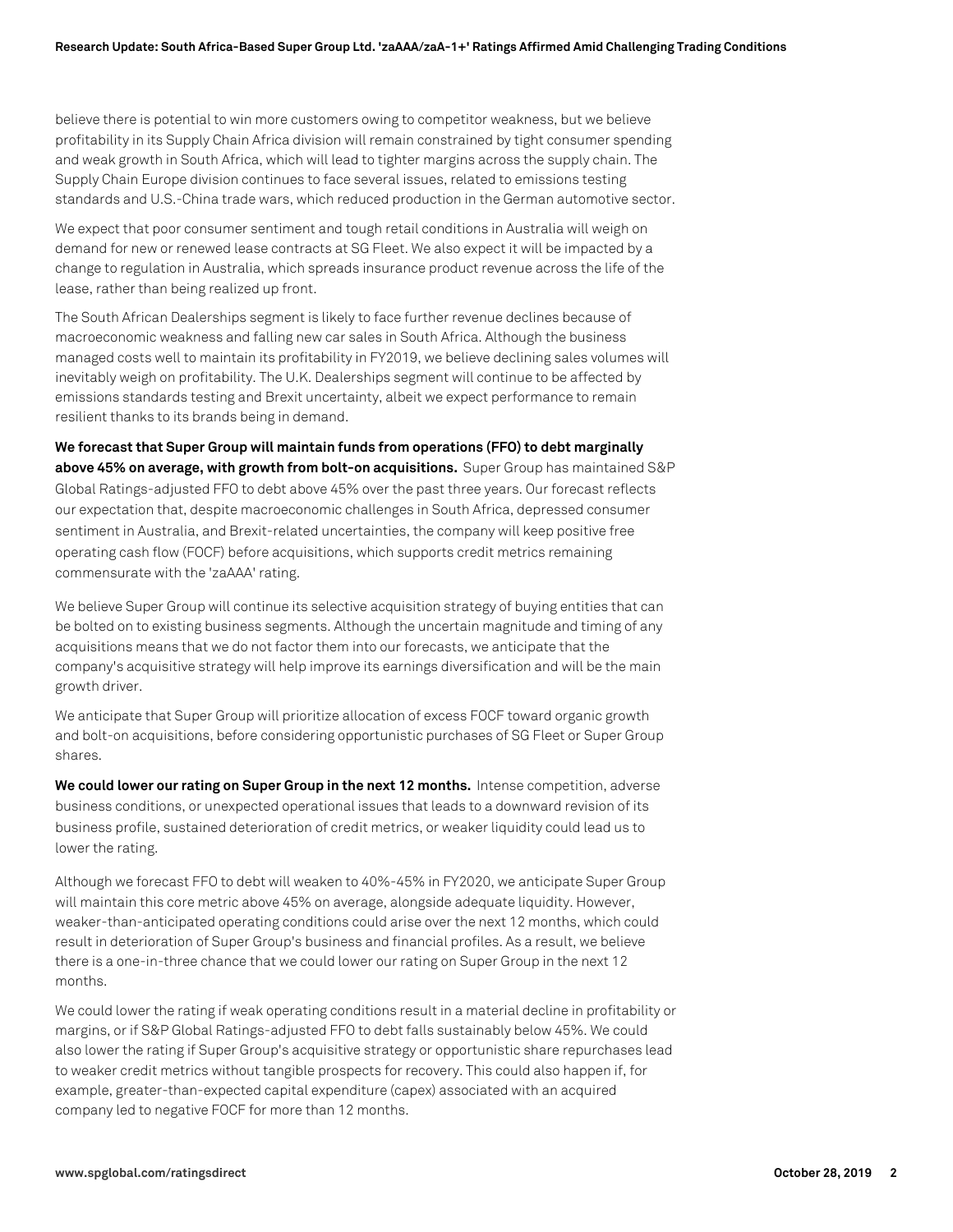Stable margins, FFO to debt sustainably above 50%, and adequate liquidity would support the current rating.

## **Company Description**

Super Group is a provider of supply chain logistics, commodity transport, fleet solutions, and auto dealerships. It is headquartered in South Africa and posted revenue of ZAR37.9 billion (US\$2.6 billion) in FY2019.

The company's operating segments consist of:

- Supply chain (Supply Chain Africa and Supply Chain Europe);
- Fleet solutions (Fleet Africa and SG Fleet Ltd., which is listed in Australia and 59.2% owned by Super Group); and
- Dealerships (based in South Africa and the U.K.).

#### **Our Base-Case Scenario**

Our base-case assumes:

- Real GDP growth in South Africa of 1.1% in FY2020 and 1.8% in FY2021, with consumer price index (CPI) inflation of 4.6% and 4.8% in the respective fiscal years.
- Real GDP growth in Australia of 1.7% in FY2020 and 1.0% in FY2021, with CPI inflation around 2.9% in both years.
- Revenue decline between 0%-1% in both FY2020 and FY2021, after acquisitions, primarily due to reduced commodity transport and new vehicle sales volumes.
- Adjusted EBITDA margins between 9.8%-10.2% in both FY2020 and FY2021, from 10.9% in FY2019.
- Capex of about ZAR2.3 billion in FY2020 and ZAR2.1 billion in FY2021, from ZAR2.4 billion in FY2019.
- Proceeds from fleet asset disposals of around ZAR600 million in both FY2020 and FY2021.
- Working capital outflows of around ZAR550 million in FY2020 and ZAR350 million in FY2021.
- Announced and committed acquisitions of about ZAR780 million in FY2020. We do not assume further acquisitions in our forecasts.
- We do not anticipate any dividend payments to Super Group shareholders in the next 12 months, based on the company's guidance. However, we do expect SG Fleet to pay dividends of at least ZAR180 million a year to its minority shareholders.

Based on these assumptions, we arrive at the following S&P Global Ratings-adjusted credit measures for the company:

- FFO to debt between 40%-45% in FY2020, improving to 45%-50% in FY2021, from 53% in FY2019.
- Adjusted debt to EBITDA of about 1.6x in FY2020, improving to 1.5x in FY2021.
- Positive FOCF before acquisitions.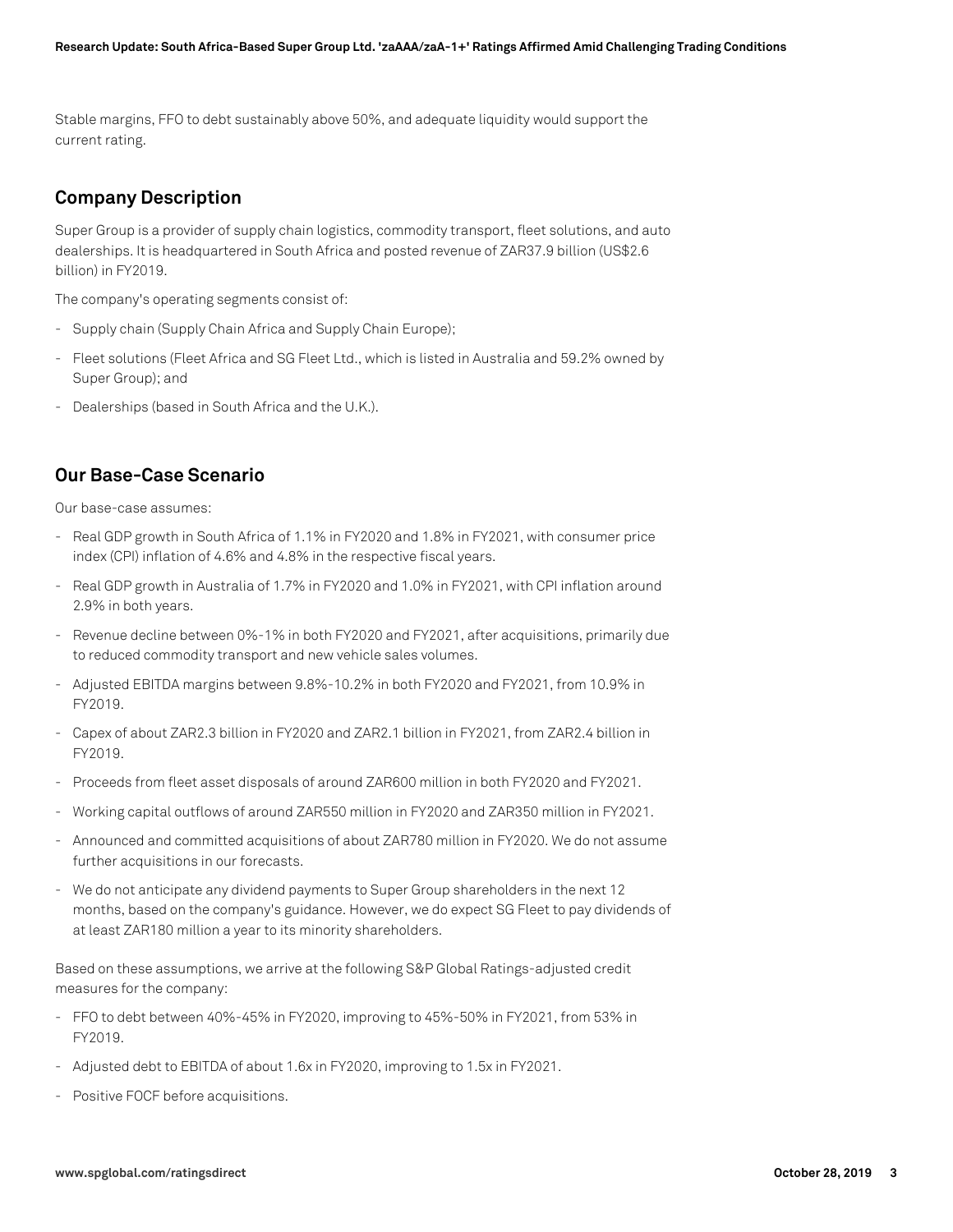## **Liquidity**

The short-term issuer credit rating on Super Group is 'zaA-1+', based on the 'zaAAA' long-term issuer credit rating and our assessment of the company's liquidity.

We assess Super Group's liquidity as adequate because we forecast that sources will cover uses by around 1.6x for the 12 months beginning July 1, 2019. We consider that the company has improved access to the capital markets, given its issuance of ZAR750 million in unsecured notes in October 2019, ZAR1 billion in June 2019, and ZAR450 million in September 2018. Potential bolt-on acquisitions and opportunistic purchases of SG Fleet shares and repurchases of Super Group shares are a possibility, although we believe the company will maintain at least adequate liquidity.

We calculate the following principal liquidity sources for the 12 months started July 1, 2019:

- Cash and cash equivalents of ZAR3.6 billion.
- Available committed bank lines with maturities greater than 12 months of about ZAR1.3 billion.
- Annual forecast cash FFO of about ZAR2.5 billion.
- Issuance of bonds with varying maturities totaling ZAR750 million completed in October 2019.
- Annual proceeds from fleet asset disposals of about ZAR600 million.

For the same period, we calculate the following principal liquidity uses:

- Scheduled debt maturities and amortization of about ZAR1.65 billion.
- Capex of about ZAR2.3 billion.
- Working capital outflows of around ZAR550 million.
- Dividends to minority shareholders, primarily of SG Fleet, of at least ZAR180 million.
- Committed bolt-on acquisitions of about ZAR780 million.

#### **Covenants**

We understand that the general banking facility documentation includes minimum capital adequacy; net interest coverage ratios; and net debt-to-EBITDA covenants, which are measured quarterly after deconsolidating SG Fleet. We expect that headroom under these covenants will remain adequate and that the group will be able to meet its cash needs from internally generated funds.

## **Other Credit Considerations**

The 'zaAAA' long-term South Africa national scale rating incorporates our view of Super Group's acquisitive strategy. We see a risk that Super Group could make large debt-funded acquisitions on an opportunistic basis, resulting in ratios falling short of our base-case forecasts and rating-commensurate levels, with limited prospects of improving within a year after the acquisition.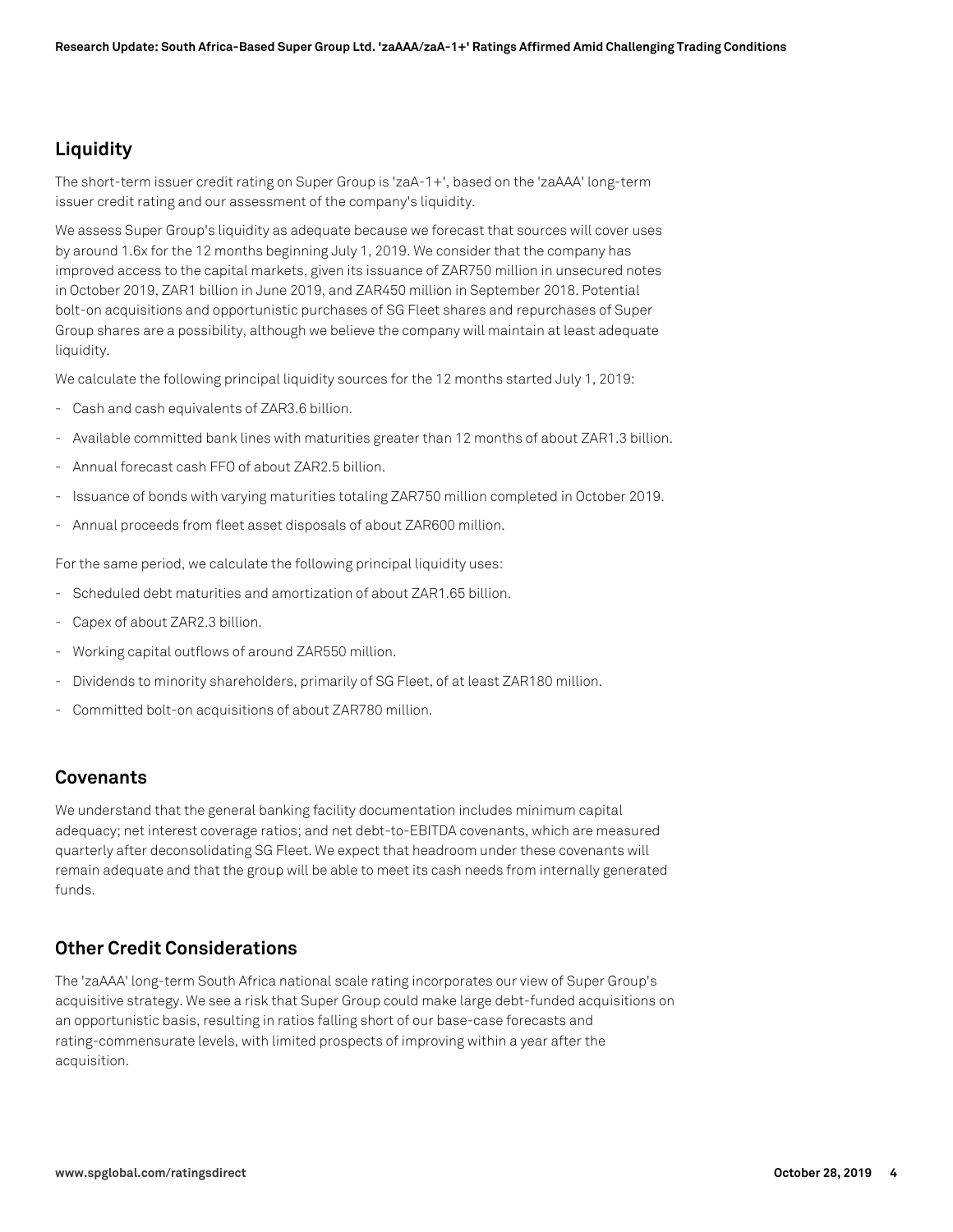### **Ratings Score Snapshot**

| South Africa National Scale Rating: | $7aAAA/--/7aA-1+$    |
|-------------------------------------|----------------------|
| Business risk:                      | Fair                 |
| Country risk:                       | Intermediate         |
| Industry risk:                      | Intermediate         |
| Competitive position:               | Fair                 |
| Financial risk:                     | Modest               |
| Cash flow/Leverage:                 | Modest               |
| Modifiers:                          |                      |
| Diversification/Portfolio effect:   | Neutral(no impact)   |
| Capital structure:                  | Neutral(no impact)   |
| Financial policy:                   | Negative (-1 notch)  |
| Liquidity:                          | Adequate (no impact) |
| Management and governance:          | Fair (no impact)     |
| Comparable rating analysis:         | Neutral(no impact)   |

#### **Related Criteria**

- General Criteria: Group Rating Methodology, July 1, 2019
- Criteria | Corporates | General: Corporate Methodology: Ratios And Adjustments, April 1, 2019
- General Criteria: Methodology For National And Regional Scale Credit Ratings, June 25, 2018
- Criteria | Corporates | General: Methodology And Assumptions: Liquidity Descriptors For Global Corporate Issuers, Dec. 16, 2014
- Criteria | Corporates | Industrials: Key Credit Factors For The Railroad And Package Express Industry, Aug. 12, 2014
- Criteria | Corporates | Industrials: Key Credit Factors For The Transportation Cyclical Industry, Feb. 12, 2014
- Criteria | Corporates | Industrials: Key Credit Factors For The Business And Consumer Services Industry, Nov. 19, 2013
- Criteria | Corporates | General: Corporate Methodology, Nov. 19, 2013
- General Criteria: Country Risk Assessment Methodology And Assumptions, Nov. 19, 2013
- General Criteria: Ratings Above The Sovereign--Corporate And Government Ratings: Methodology And Assumptions, Nov. 19, 2013
- General Criteria: Methodology: Industry Risk, Nov. 19, 2013
- General Criteria: Methodology: Management And Governance Credit Factors For Corporate Entities, Nov. 13, 2012
- General Criteria: Use Of CreditWatch And Outlooks, Sept. 14, 2009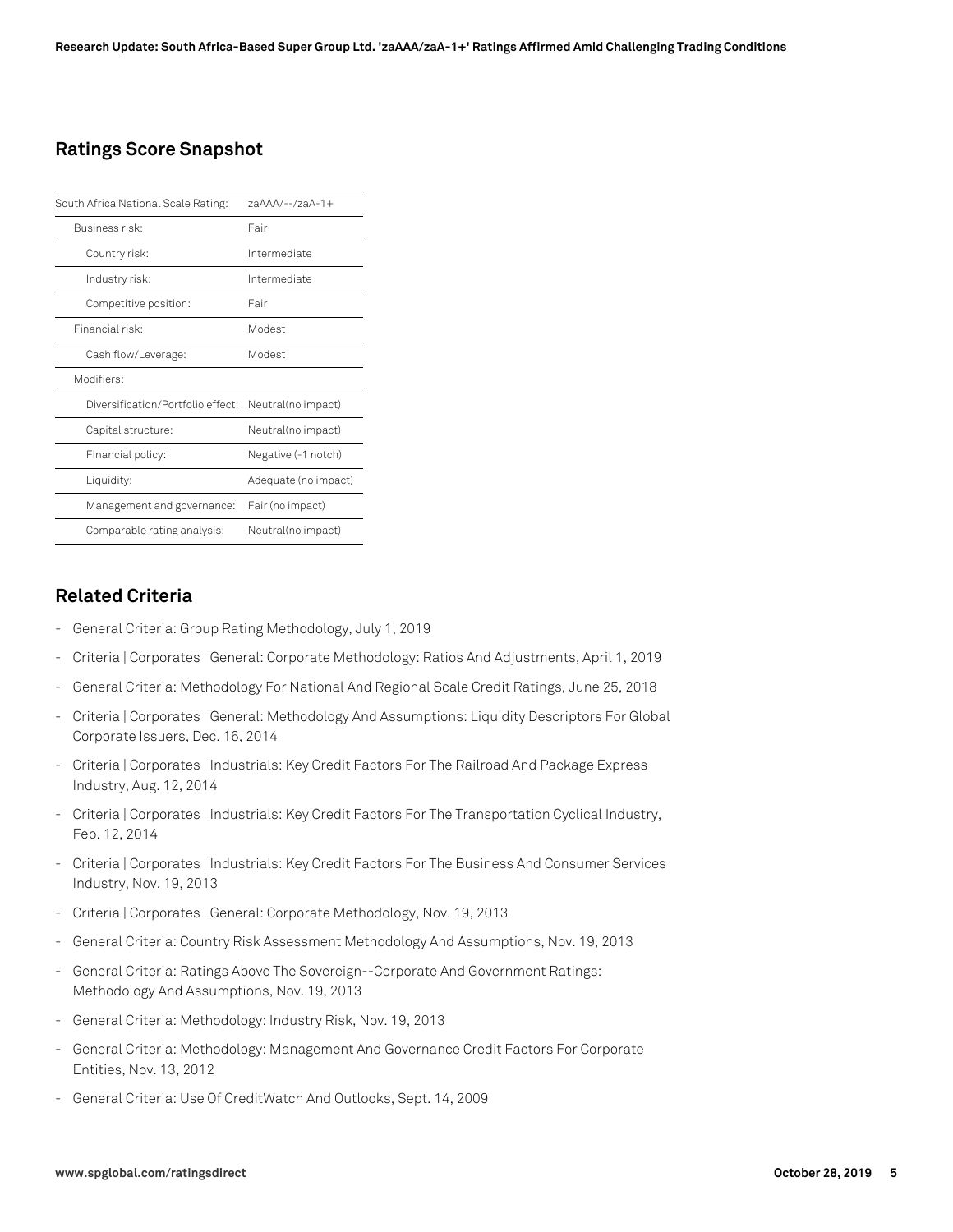### **Ratings List**

**Ratings Affirmed**

**Super Group Ltd.**

South Africa National Scale zaAAA/--/zaA-1+

#### **Regulatory Disclosures**

Super Group Ltd.

- Primary Credit Analyst: Rishav Singh, Associate
- Rating Committee Chairperson: G.Andrew Stillman
- Date initial rating assigned: Aug. 20, 2013
- Date of previous review: Oct. 25, 2018

#### **Disclaimers**

This rating has been determined by a rating committee based solely on the committee's independent evaluation of the credit risks and merits of the issuer or issue being rated in accordance with S&P Global Ratings published criteria and no part of this rating was influenced by any other business activities of S&P Global Ratings.

This credit rating is solicited. The rated entity did participate in the credit rating process. S&P Global Ratings did have access to the accounts, financial records and other relevant internal, non-public documents of the rated entity or a related third party. S&P Global Ratings has used information from sources believed to be reliable but does not guarantee the accuracy, adequacy, or completeness of any information used.

Materials Used In The Credit Rating Process: Sufficient information in general consists of both (i) financial statements that describe the Issuer's financial condition, results of operations and cash-flows, and (ii) a description of the activities and obligations of the entity including of its governance and legal structure.

This credit rating was disclosed to the rated entity or related third party before being issued.

S&P Global Ratings' regulatory disclosures (PCRs) are published as of a point-in-time, which is current as of the date a Credit Rating Action was last published. S&P Global Ratings updates the PCR for a given Credit Rating to include any changes to PCR disclosures only when a subsequent Credit Rating Action is published. Thus, disclosure information in this PCR may not reflect changes to data within PCR disclosures that can occur over time subsequent to the publication of a PCR but that are not otherwise associated with a Credit Rating Action.

#### **Glossary**

- Business risk profile: This measure comprises the risk and return potential for a company in the market in which it participates (its industry risk), the country risks within those markets, the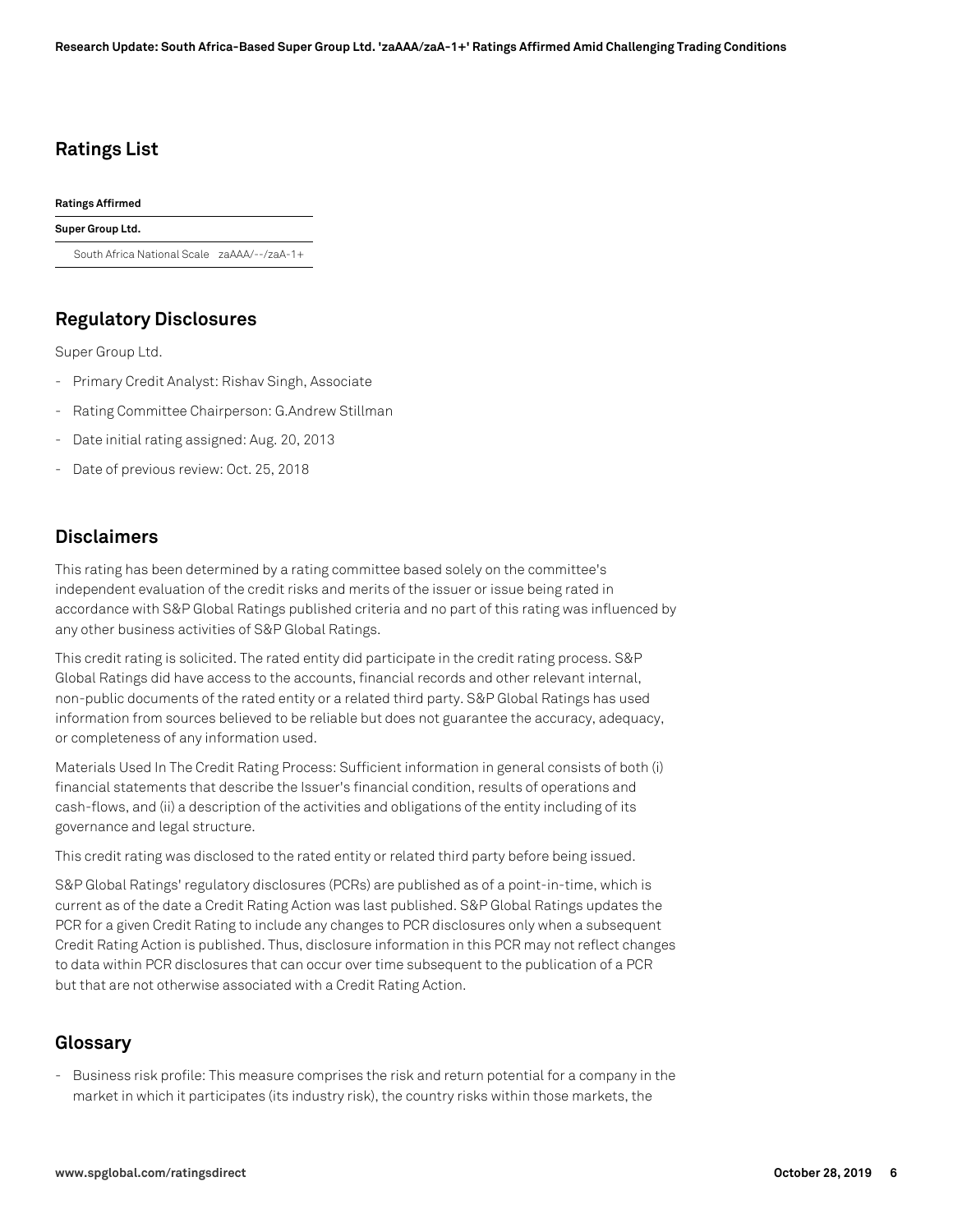competitive climate, the company's competitive advantages and disadvantages (its competitive position).

- Comparable rating analysis: This involves taking a holistic review of a company's stand-alone credit risk profile (SACP), because each of the subfactors that ultimately generate the SACP can be at the upper or lower end, or at the midpoint, of such a range. It may also touch upon the overall comparative assessment of an issuer in relation to its peers across industry and jurisdiction and may capture some factors not (fully) covered, such as a short operating track record, entities in transition, unusual structures, or contingent risk exposures.
- Competitive advantage: The strategic positioning and attractiveness to customers of the company's products or services, and the fragility or sustainability of its business model.
- Competitive position: Our assessment of a company's: competitive advantage; operating efficiency; scale, scope, and diversity; and profitability.
- Country risk: This measures a country's influence on the overall credit risks for a rated company with regards to a country's economic, institutional and governance effectiveness, financial system, and payment culture/rule of law risks.
- Creditworthiness: Ability and willingness of a company to meet its debt and debt-like obligations; measured by assessing the level current and future resources relative to the size and timing of its commitments.
- Diversification/portfolio effect: Applicable to conglomerates. An assessment of the extent to which an entity's multiple core business lines are correlated and whether each contributes a material source of earnings and cash flow.
- Earnings: Proxy for profit or surplus yielded by an entity after production and overhead costs have been accounted for in a given period.
- EBITDA margin: This is EBITDA as a fraction of revenues.
- EBITDA: This is earnings before interest, tax, depreciation, and amortization.
- Efficiency gains: Cost improvements.
- Financial headroom: Measure of deviation tolerated in financial metrics without moving outside or above a predesignated band or limit typically found in loan covenants (as in a debt-to-EBITDA multiple that places a constraint on leverage) or set for the respective rating level. Significant headroom would allow for larger deviations.
- Financial risk profile: This measure comprises our assessment of a company's cash flow/leverage analysis. It also takes into account the relationship of the cash flows the organization can achieve given its business risk profile. The measure is before assessing other financial drivers such as capital structure, financial policy, or liquidity.
- Free operating cash flow (FOCF): Cash flow from operations minus capital expenditure.
- Funds from operations (FFO): EBITDA minus interest expense minus current tax.
- Group rating methodology: The assessment of the likelihood of extraordinary group support (or conversely, negative group intervention) that is factored into the rating on an entity that is a member of a group.
- Industry risk: This addresses the major factors that affect the risks that companies face in their respective industries.
- Issuer credit rating: This is a forward-looking opinion of an obligor's overall creditworthiness (A national scale rating is also an issuer credit rating).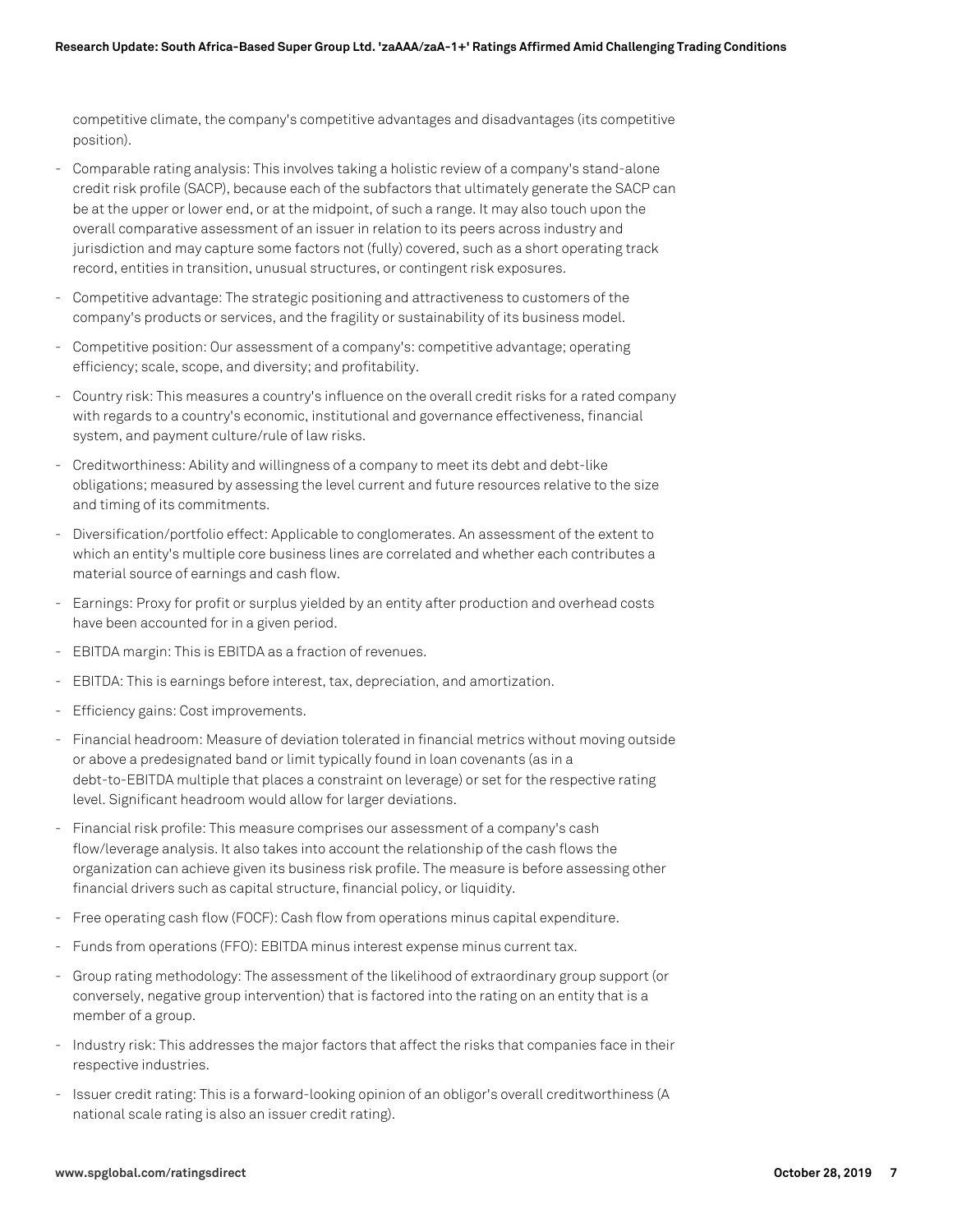- Leverage: The level of a company's debt in relation to its earnings before interest, tax, depreciation, and amortization.
- Liquidity: This is the assessment of a company's monetary flows, assessed over a 12 to 24 month period. It also assesses the risk and potential consequences of a company's breach of covenant test, typically tied to declines in EBITDA.
- Management and governance: This addresses how management's strategic competence, organizational effectiveness, risk management, and governance practices shape the issuer's competitiveness in the marketplace, the strength of its financial risk management, and the robustness of its governance.
- Operating efficiency: The quality and flexibility of the company's asset base and its cost management and structure.
- Profitability ratio: Commonly measured using return on capital and EBITDA margins, but can be measured using sector-specific ratios.
- Scale, scope, and diversity: The concentration or diversification of business activities.

Certain terms used in this report, particularly certain adjectives used to express our view on rating relevant factors, have specific meanings ascribed to them in our criteria, and should therefore be read in conjunction with such criteria. Please see Ratings Criteria at www.standardandpoors.com for further information. Complete ratings information is available to subscribers of RatingsDirect at www.capitaliq.com. All ratings affected by this rating action can be found on S&P Global Ratings' public website at www.standardandpoors.com. Use the Ratings search box located in the left column. Alternatively, call one of the following S&P Global Ratings numbers: Client Support Europe (44) 20-7176-7176; London Press Office (44) 20-7176-3605; Paris (33) 1-4420-6708; Frankfurt (49) 69-33-999-225; Stockholm (46) 8-440-5914; or Moscow 7 (495) 783-4009.